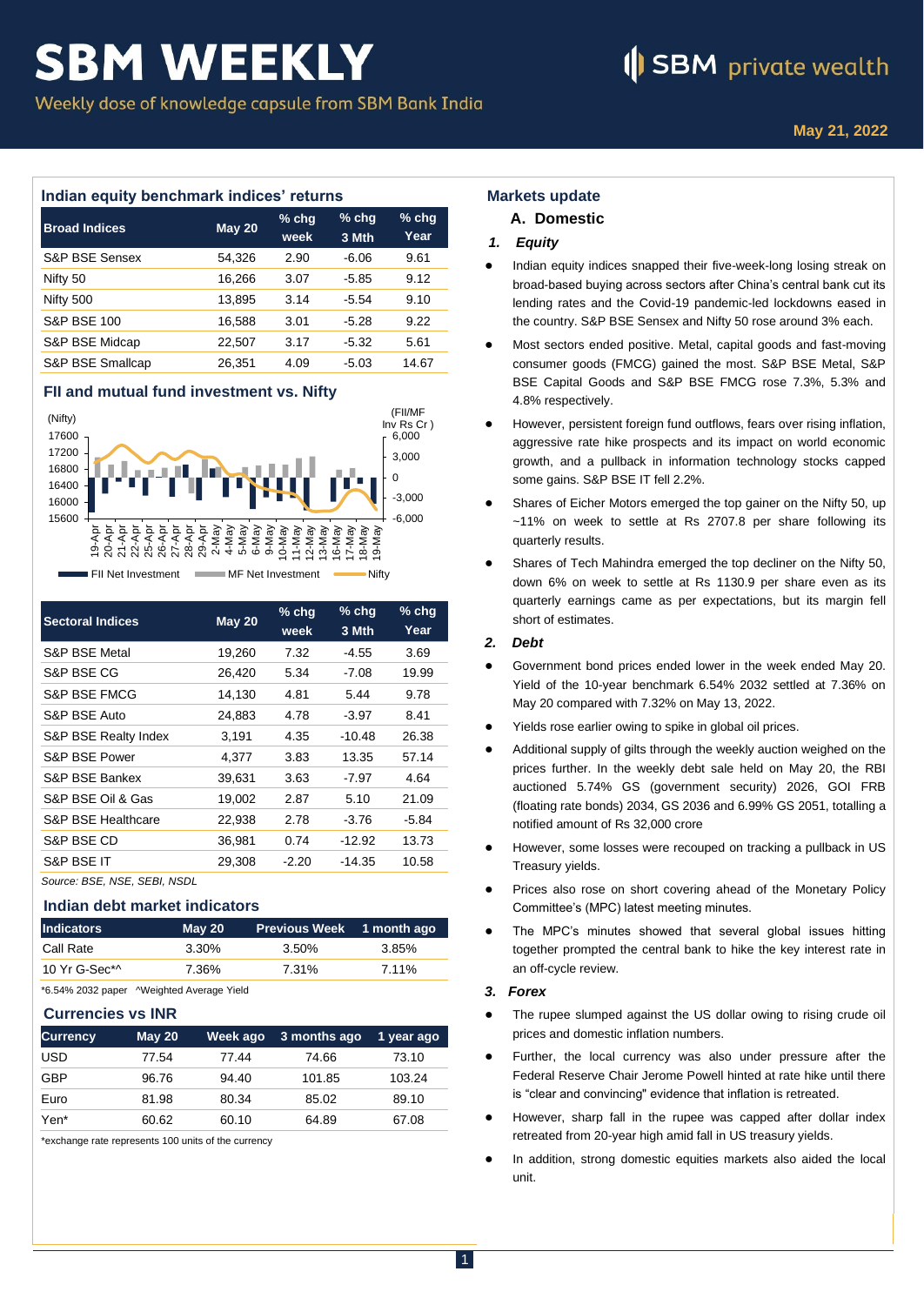### **International equity benchmark indices' returns**

| <b>Indices</b>       | <b>May 20</b> | $%$ chg<br>week | $%$ chg<br>3 Mth | $%$ chg<br>Year |
|----------------------|---------------|-----------------|------------------|-----------------|
| DJIA*                | 31,253        | $-2.93$         | $-8.29$          | $-7.80$         |
| Nasdaq Composite*    | 11,389        | $-3.53$         | $-15.94$         | $-14.37$        |
| <b>FTSE 100*</b>     | 7,303         | $-1.56$         | $-2.81$          | 5.07            |
| Nikkei 225           | 26,739        | 1.18            | $-1.41$          | -4.84           |
| <b>Straits Times</b> | 3.241         | 1.55            | $-5.49$          | 4.21            |
| Hang Seng            | 20,717        | 4.11            | $-14.84$         | $-27.18$        |
| Shanghai Comp        | 3.147         | 2.02            | $-9.86$          | $-10.28$        |

\*As of May 19

### **International debt market indicators**

| <b>Indicators</b> | <b>May 20</b> | <b>May 13</b> |
|-------------------|---------------|---------------|
| US 10-Year*       | 2.86%         | 2.94%         |
| UK 10-Year*       | 1.86%         | 1.74%         |
| German 10-Year*   | 0.96%         | 0.94%         |
| Japan 10-Year     | 0.22%         | 0.24%         |
| 3-M USD Libor*    | 1.50%         | 1.44%         |
| 6-M USD Libor*    | 2.03%         | 2.00%         |
| 1-Y USD Libor*    | 2.71%         | 2.65%         |
| *As of May 19     |               |               |

### **Commodities**

| <b>Commodity</b>                 | <b>May 20</b> | $%$ chg<br>week | $%$ chq<br>3 Mth | $%$ chq<br>Year |
|----------------------------------|---------------|-----------------|------------------|-----------------|
| Brent Crude Oil (\$ per barrel)* | 112.04        | 0.44            | 19.78            | 68.08           |
| Indian gold (Rs per 10 gm)       | 51.027.00     | 1.11            | 2.11             | 5.14            |
| Indian Silver (Rs per Kg)        | 62.004.00     | 4.90            | $-2.37$          | $-13.33$        |

\*As of May 19

Source: Respective commodity exchanges, ibjrates.com

### **B. International**

### *1. Equity*

- Global equities ended mixed on region-specific cues.
- US stocks slumped as investors remained concerned over rising interest rates, elevated inflation, the Ukraine-Russia conflict and a slowdown in the Chinese economy.
- US existing home sales fell 2.4% on-month to a seasonally adjusted annual rate of 5.61 million in April compared with a 3% fall in March.
- However, sharp losses were prevented following strong retail sales data and gains in some technology stocks.
- US retail sales rose 8.2% on-year in April compared with an upwardly revised 7.3% rise in March.
- Britain's FTSE ended lower 1.56% amid fears of the broad impact of inflation on economic growth and due to disappointing earnings reports.
- However, gains in defensive, healthcare, resource-linked stocks and hopes of easing Covid-19 restrictions and regulatory crackdown by China chipped off losses.
- Asian equities ended higher. Japan's Nikkei gained 1.2% on bargain buying amid hopes of strong corporate earnings and on optimism over ending of Covid-19 lockdowns in China.
- Weak global cues owing to inflationary concerns and rate hike kept gains under check.
- Hong Kong's Hang Seng rallied 4% after China's central bank slashed lending rates and on hopes of reopening of the Chinese economy after ease in Covid-19 lockdowns.
- China's Shanghai Composite advanced 2% this week after the People's Bank of China reduced its five-year loan prime rate to 4.45% from 4.6% and ease in pandemic-led lockdown in the country.

### *2. Commodity*

- Crude oil prices rose in this week following a hike in US gasoline prices, worries of EU-driven ban on Russian crude oil and demand hopes amid prospects of ease in Covid-19 lockdowns in China.
- Gold prices rose this week tracking similar trend in the global metal prices and intermittent weakness in the dollar index.
- Silver prices advanced this week tracking similar trend in gold and industrial metals.